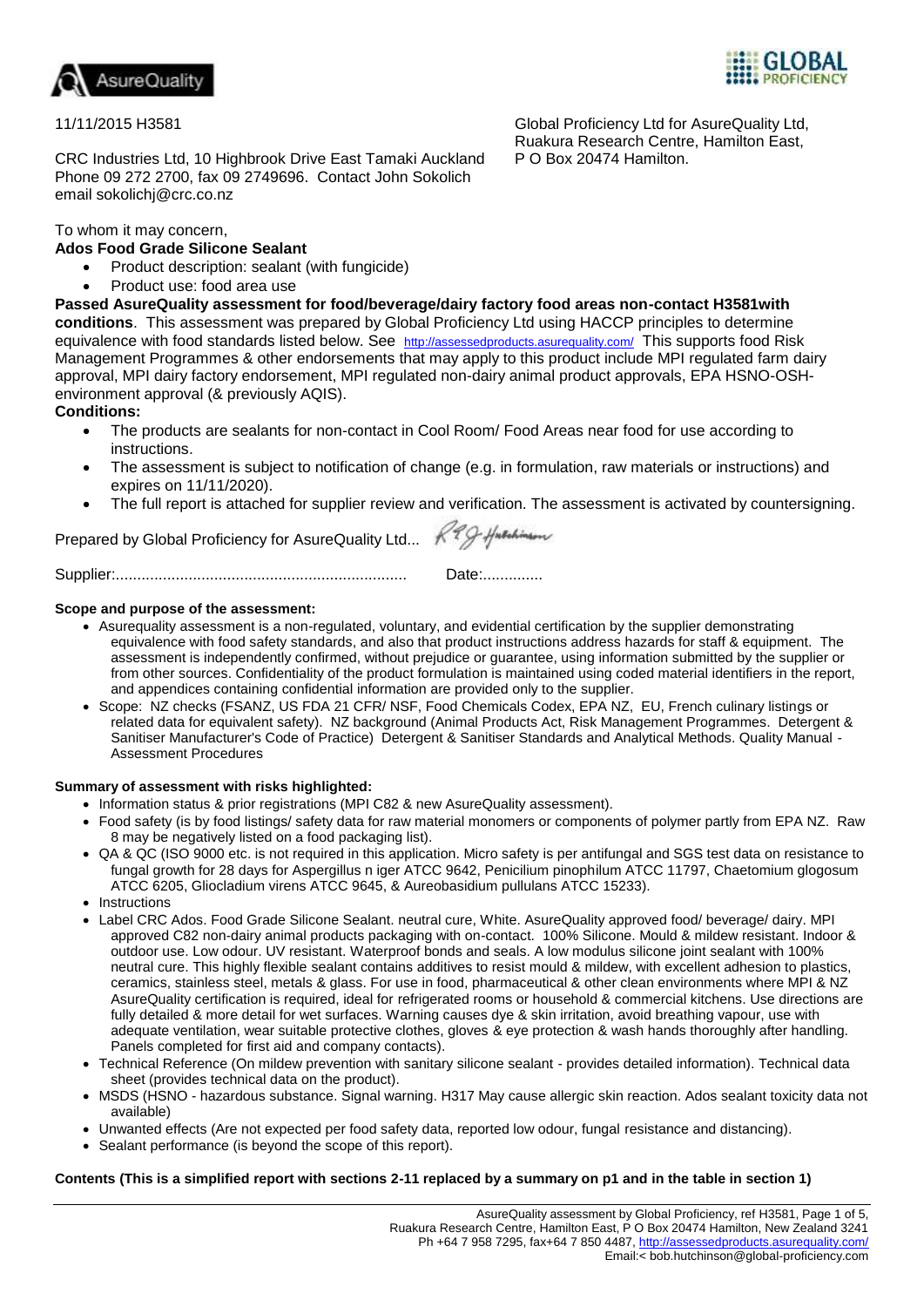| 0 Information is to be evidential (std 0).                 | 1 Materials safety and residues etc                    |
|------------------------------------------------------------|--------------------------------------------------------|
| 2 Material (other – function)                              | 3 Quality assurance certificate                        |
| 4 Purity (or Design, formulation, fabrication and finish). | 5 Instructions                                         |
| 6 Freedom from apparent side effects                       | 7 Efficacy or hygiene to meet food safety margins      |
| 8 Packaging safety.                                        | 9 Summary of submitted information etc                 |
| 10 Standards/References - front page/may be attached       | 11 Contacts.                                           |
| 12 Confidential information re design, formulation etc.    | 13 Covering letter & then 14 Raw material confidential |
|                                                            | information                                            |

#### **Risk Rating (failure/accident)**

| . .            |          |                                  |
|----------------|----------|----------------------------------|
|                | Chemical | Microbiological                  |
| Incidence      | Low      | LOW                              |
| Susceptibility | Low      | Low (higher post heat treatment) |
| Severity       | Low      | LOW                              |
| Total          | Low      | Low (higher post heat treatment) |

**Evaluation:** Note that Standards vs. submission-responses yield compliance status in each of the sections below.

### **Nature of information**

#### *0 Standard: Assurance information is to be evidential/cross-registered/or ex accredited bodies (and approvals may need levels of independence for toxicity and efficacy).*

• Information status & prior registrations (MPI C82 & new AsureQuality assessment).

#### **Raw materials:**

#### *1 Standard:*

*Raw materials are to be identified safe: traceably identified, non-toxic, and pure - depending on the level of contact. Raw materials are to be safe at residue levels with safety factors (simplified here eg per cross-registration of USFDA 21 CFR/ ANZF/ EU etc registrations factored for likely equivalence and recognising high 1.5 L*  **milk consumption would have been required by FDA etc – refers to supplier confidential appendix but with identifiers excluded**

#### **Response**

| (CRC Industries Ltd) Ados Food<br>Grade Silicone Sealant H3581 11-11-<br>2015 | Registrations column. Scope: NZ checks<br>(NICNAS AICS/EPA NZIOC, FSANZ, US FDA 21)<br>CFR/ NSF, Food Chemicals Codex, EPA NZ, EU,<br>French culinary listings or related data for<br>equivalent safety). NZ background (Animal<br>Products Act, Risk Management Programmes.<br>Detergent & Sanitiser Manufacturer's Code of<br>Practice) Detergent & Sanitiser Standards and<br>Analytical Methods. Quality Manual - Assessment<br>Procedures                                                                                                                                                                                                                                                                                                                                                                                                                                                                                                                                                                                                                                                                         | Purity column PER NSF CROSS-CREDIT<br>equivalent to normal scope:: Purity column raw<br>purities to be per FSANZ purity wanted (as<br>ingredient etc) FCC7 2010-2011 with GMP<br>indicators & FSANZ also (require Pb<2, As<1,<br>Heavy metals <40 mg/kg). Purity column.                                                       |
|-------------------------------------------------------------------------------|------------------------------------------------------------------------------------------------------------------------------------------------------------------------------------------------------------------------------------------------------------------------------------------------------------------------------------------------------------------------------------------------------------------------------------------------------------------------------------------------------------------------------------------------------------------------------------------------------------------------------------------------------------------------------------------------------------------------------------------------------------------------------------------------------------------------------------------------------------------------------------------------------------------------------------------------------------------------------------------------------------------------------------------------------------------------------------------------------------------------|--------------------------------------------------------------------------------------------------------------------------------------------------------------------------------------------------------------------------------------------------------------------------------------------------------------------------------|
| NACCP analysis of instructions/ GMP                                           | Instructions (Label CRC Ados. Food Grade<br>Silicone Sealant. neutral cure, White. AsureQuality<br>approved food/ beverage/ dairy. MPI approved<br>C82 non-dairy animal products packaging with on-<br>contact. 100% Silicone. Mould & mildew resistant.<br>Indoor & outdoor use. Low odour. UV resistant.<br>Waterproof bonds and seals. A low modulus<br>silicone joint sealant with 100% neutral cure. This<br>highly flexible sealant contains additives to resist<br>mould & mildew, with excellent adhesion to<br>plastics, ceramics, stainless steel, metals & glass.<br>For use in food, pharmaceutical & other clean<br>environments where MPI & NZ AsureQuality<br>certification is required, ideal for refrigerated rooms<br>or household & commercial kitchens. Use<br>directions are fully detailed & more detail for wet<br>surfaces. Warning causes dye & skin irritation,<br>avoid breathing vapour, use with adequate<br>ventilation, wear suitable protective clothes, gloves<br>& eye protection & wash hands thoroughly after<br>handling. Panels completed for first aid and<br>company contacts) | Technical Reference (On mildew prevention with<br>sanitary silicone sealant - provides detailed<br>information). Technical data sheet (provides<br>technical data on the product). MSDS (HSNO -<br>hazardous substance. Signal warning. H317 May<br>cause allergic skin reaction. Ados sealant toxicity<br>data not available) |
| HACCP analysis of other aspects                                               | Information status & prior registrations (MPI C82 &<br>new AsureQuality assessment). . Food safety (is<br>by food listings/ safety data for raw material<br>monomers or components of polymer partly from<br>EPA NZ. Raw 8 may be negatively listed on a food<br>packaging list). QA & QC (ISO 9000 etc. is not<br>required in this application. Micro safety is per<br>antifungal and SGS test data on resistance to<br>fungal growth for 28 days for Aspergillus n iger<br>ATCC 9642, Penicillium pinophilum ATCC 11797,<br>Chaetomium glogosum ATCC 6205, Gliocladium<br>virens ATCC 9645, & Aureobasidium pullulans<br>ATCC 15233).                                                                                                                                                                                                                                                                                                                                                                                                                                                                                | Unwanted effects (Are not expected per food<br>safety data, reported low odour, fungal resistance<br>and distancing). Sealant performance (is beyond<br>the scope of this report).                                                                                                                                             |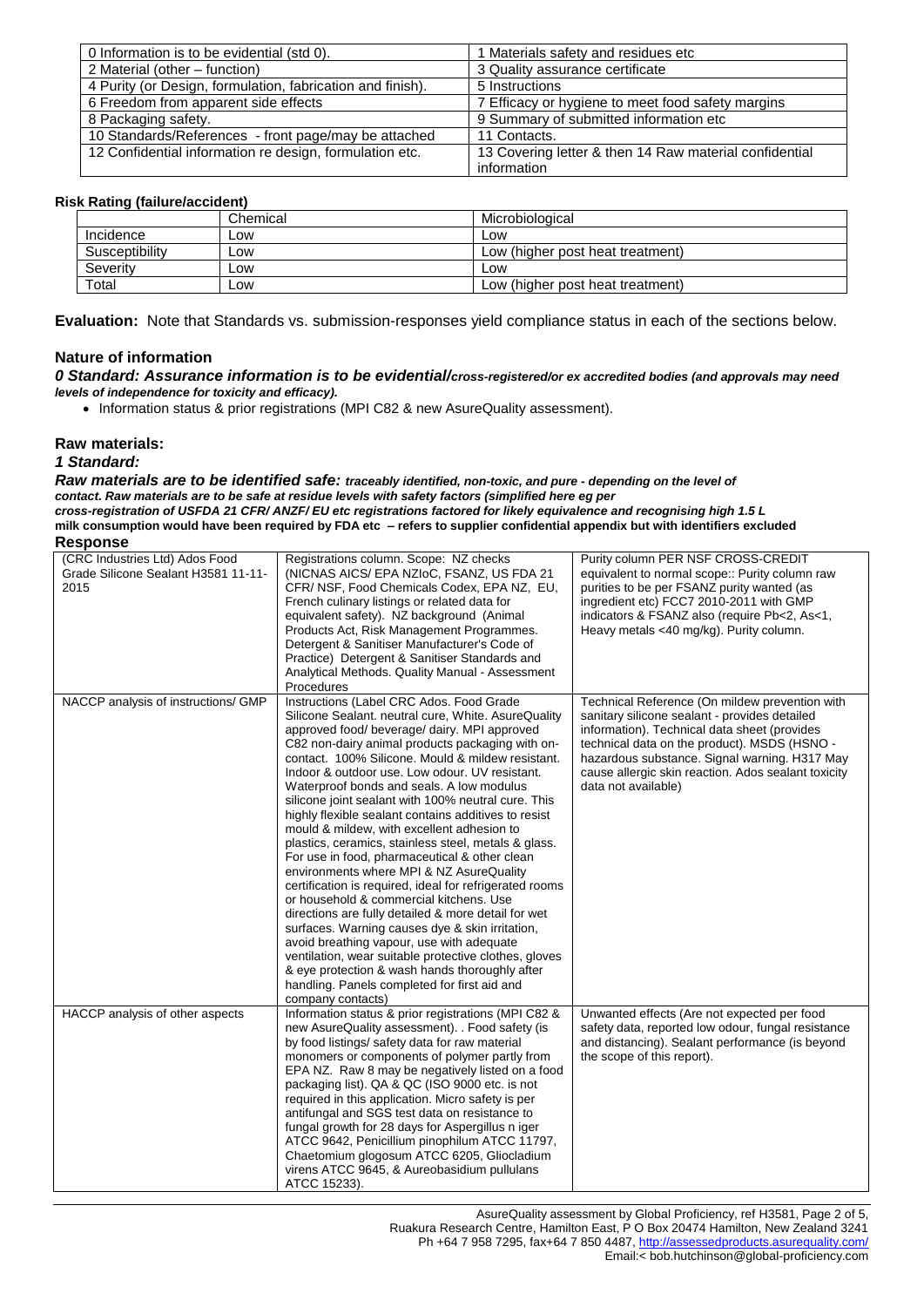| Standard: Old Dairy Industry<br>Standard coatings checklist for which<br>the critical element here is "does not<br>release toxic material" as addressed<br>in paragraphs below. | Coatings Standard for non-contact application (per<br>previous MQM1 Approvals Manual lists): Monitor<br>and advise any unsatisfactory performance. (to<br>authors). Clean-ability: able to be adequately<br>cleaned by normal procedures (for that area of the<br>premises) without damage to the surface. Free<br>from cracks, crevices and have no soil collection<br>areas. Resistant to water and water vapour.<br>Resistant (inc. sheet wallboard jointers) with a low<br>rate of moisture movement. Resistant to foods eg<br>milk, cream, milk fat, whey, lactic acid, etc.                                                                                                                                                        | Resistant to chemicals (to 10% Sodium hydroxide,<br>nitric acid, phosphoric acid, sulphuric acid,<br>iodophors, QAC, etc. Toxicity: does not release<br>toxic material under finished use conditions.<br>Durability to (chipping, flaking, or delamination.<br>(Normal) heat and water, Machinery vibration. And<br>regular cleaning and sanitising. Resistant to<br>impact, to thermal shock etc. (including jointers to<br>NZDRI criteria $+/-$ 5mm or if climate controlled $+/-$<br>2mm). Accounting for combinations of dry/wet,<br>hot/cold, and severe conditions. Additional general<br>assessment checks |
|---------------------------------------------------------------------------------------------------------------------------------------------------------------------------------|------------------------------------------------------------------------------------------------------------------------------------------------------------------------------------------------------------------------------------------------------------------------------------------------------------------------------------------------------------------------------------------------------------------------------------------------------------------------------------------------------------------------------------------------------------------------------------------------------------------------------------------------------------------------------------------------------------------------------------------|-------------------------------------------------------------------------------------------------------------------------------------------------------------------------------------------------------------------------------------------------------------------------------------------------------------------------------------------------------------------------------------------------------------------------------------------------------------------------------------------------------------------------------------------------------------------------------------------------------------------|
| Raw 1 Polymer                                                                                                                                                                   | NICNAS AICS secondary notification n/a. EPA NZ<br>listed & HSR003459 6.4A eye irritant, 9.4A very<br>eco-toxic to terrestrial invertebrates. Man transient<br>conjuctival irritation. Similar material has FSANZ<br>FS Code 1.3.3.9 permitted lubricants, release and<br>anti-stick agents & food residue within GMP &<br>1.3.3 unfound & 1.3.34 antifoam only found.<br>21 CFR 173.340 defoamer 300-1050 cst/srC to 10<br>ppm not milk. 178.3570 similarly >300 cst addition<br>fo food not to exceed 1 ppm/ 21 CFR 181.28 prior<br>sanctioned food ingredients release agents 21<br>CFR 178.3570 300-600 cst/ 25C. NSF non-food<br>programmed similar Silicone fluid AK350 &<br>Wacker Slicone Fluid AD350, NSF H1 #135730,<br>135731. | Purity wanted (per column header). Purity found<br>(Unfound & unrequired for this application).                                                                                                                                                                                                                                                                                                                                                                                                                                                                                                                   |
| Raw 2 Polymer                                                                                                                                                                   | NICNAS AICS secondary notification n/a. EPA NZ<br>listed & HSR003036 9.4A very eco-toxic to<br>terrestrial invertebrates. Material has FSANZ FS<br>Code 1.3.3.9 permitted lubricants, release and<br>anti-stick agents & food residue within GMP &<br>1.3.3 unfound & 1.3.34 antifoam only found.<br>21 CFR 173.340 defoamer 300-1050 cst/srC to 10<br>ppm not milk. 178.3570 similarly >300 cst addition<br>fo food not to exceed 1 ppm/ 21 CFR 181.28 prior<br>sanctioned food ingredients release agents 21<br>CFR 178.3570 300-600 cst/ 25C. NSF non-food<br>programmed similar Silicone fluid AK350 &<br>Wacker Slicone Fluid AD350, NSF H1 #135730,<br>135731.                                                                     | Purity wanted (per column header). Purity found<br>(Unfound & unrequred for this application).                                                                                                                                                                                                                                                                                                                                                                                                                                                                                                                    |
| Raw 3 Paraffinic HC                                                                                                                                                             | NICNAS AICS listed as not assessed. EPA NZ<br>under Group Standard. Similar material This is per<br>ANHMRC. FSANZ FS Code 1.3.1 schedule 2<br>SIMILAR FOUND & crosses to 1.3.3.3 and<br>1.3.3.11 (where NOT FOUND). NZDWS MAV NOT<br>FOUND. 21 CFR FOUND as direct food additive<br>and processing aid.                                                                                                                                                                                                                                                                                                                                                                                                                                  | Purity wanted (is per the column header) Purity<br>found (is per aromatics loss by hydrotreating).                                                                                                                                                                                                                                                                                                                                                                                                                                                                                                                |
| Raw 4 filler                                                                                                                                                                    | EPA NZ under Group Standard<br>FDA21CFR172.480 (178.3570 equivalent) &<br>FSANZ FS Code 1.3.1 schedule 2 direct ingredient<br>for processed food. Also 172.480                                                                                                                                                                                                                                                                                                                                                                                                                                                                                                                                                                           | Purity wanted (per column header). Purity found<br>(Unfound & unrequired for this application).                                                                                                                                                                                                                                                                                                                                                                                                                                                                                                                   |
| Raw 5 curing agent                                                                                                                                                              | EPA NZ under Group Standard & w/o toxicity data<br>& FDA 21 CFR & FSAN Z FS Code unfound                                                                                                                                                                                                                                                                                                                                                                                                                                                                                                                                                                                                                                                 | Purity wanted (per column header). Purity found<br>(Unfound & unrequired for this application).                                                                                                                                                                                                                                                                                                                                                                                                                                                                                                                   |
| Raw 6 curing agent                                                                                                                                                              | EPA NZ under Group Standard & w/o toxicity data.<br>FDA21CFR & FSANZ FS Code unfound                                                                                                                                                                                                                                                                                                                                                                                                                                                                                                                                                                                                                                                     | Purity wanted (per column header). Purity found<br>(Unfound & unrequired for this application).                                                                                                                                                                                                                                                                                                                                                                                                                                                                                                                   |
| Raw 7 sealant                                                                                                                                                                   | EPA NZ under no HSR003831 w/o exclusions.<br>9.1C harmful in the aquatic environment.<br>FDA21CFR & FSANZ FS Code unfound                                                                                                                                                                                                                                                                                                                                                                                                                                                                                                                                                                                                                | Purity wanted (per column header). Purity found<br>(Unfound & unrequired for this application).                                                                                                                                                                                                                                                                                                                                                                                                                                                                                                                   |
| Raw 8 carrier/other                                                                                                                                                             | EPA NZ under no HSR003610 w/o exclusions.<br>6/1B acutely toxic (inhalation and oral). 6.1C<br>Acutely toxic (skin) 6.3A Irritating to skin. 6.4A<br>Irritating to eyes. 6.9A oral toxicity to human target<br>organs/ systems. 9.1A Very eco-toxic to aquatics.<br>9.3A Very eco-toxic to terrestrial vertebrates.<br>FDA21CFR & FSANZ FS Code unfound                                                                                                                                                                                                                                                                                                                                                                                  | Purity wanted (per column header). Purity found<br>(Unfound & unrequired for this application).                                                                                                                                                                                                                                                                                                                                                                                                                                                                                                                   |
| Pathogens needing to be controlled<br>are listed here with pH growth ranges                                                                                                     | pH growth ranges: B cereus 4.4-9.3,<br>Campylobacter jejuni 4.9-9.0, C botulinum A & B<br>4.8-8.5 type E 5-8.5, C perfringens 5-8.9, Listeria<br>monocytogenes 4.5-8.0, Salmonella 3.8-9,                                                                                                                                                                                                                                                                                                                                                                                                                                                                                                                                                | Staph aureus 4.3-9.0, vibrio cholerae 6-11, vibrio<br>parahaemolyticus 4.8-9, vibrio vulnificus 5-10,<br>Yersinia enterolytica 4.4-9.6                                                                                                                                                                                                                                                                                                                                                                                                                                                                            |

 Food safety (is by food listings/ safety data for raw material monomers or components of polymer partly from EPA NZ. **12 The formulation in confidence follows & is not for public circulation**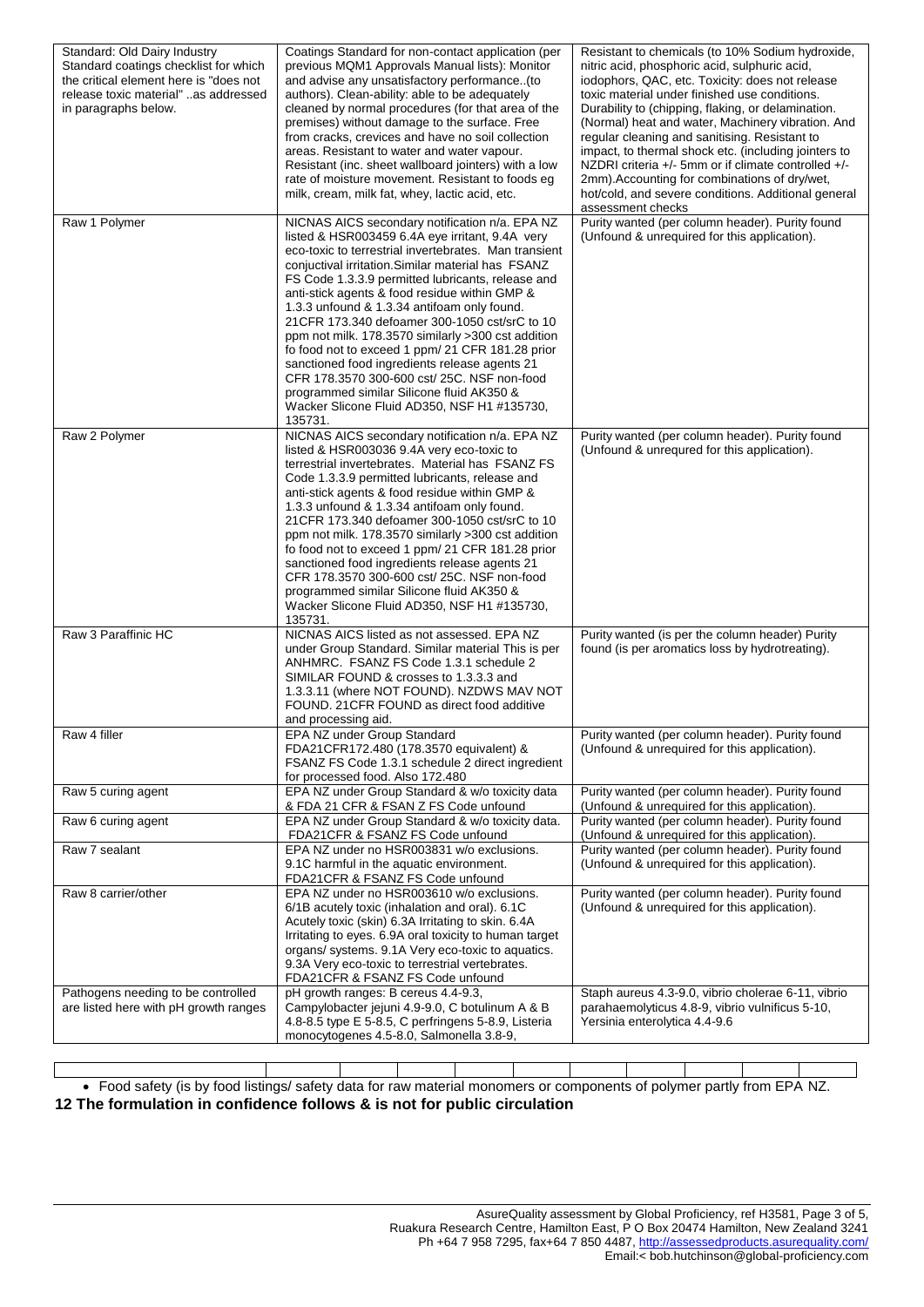# **12 The formulation in confidence follows & is not for public circulation**

|                                                                                                                                                                                 | <b>IZ THE IDITIONATION IN CONTRENCE TONOWS &amp; IS NOT TOT DUDITG CITCUIATION</b>                                                                                                                                                                                                                                                                                                                                                                                                                                                                                                                                                                                                                                                                                                                                                                                                                                                                                                                                                                                                                                     |                                                                                                                                                                                                                                                                                                                                                                                                                                                                                                                                                                                                                   |
|---------------------------------------------------------------------------------------------------------------------------------------------------------------------------------|------------------------------------------------------------------------------------------------------------------------------------------------------------------------------------------------------------------------------------------------------------------------------------------------------------------------------------------------------------------------------------------------------------------------------------------------------------------------------------------------------------------------------------------------------------------------------------------------------------------------------------------------------------------------------------------------------------------------------------------------------------------------------------------------------------------------------------------------------------------------------------------------------------------------------------------------------------------------------------------------------------------------------------------------------------------------------------------------------------------------|-------------------------------------------------------------------------------------------------------------------------------------------------------------------------------------------------------------------------------------------------------------------------------------------------------------------------------------------------------------------------------------------------------------------------------------------------------------------------------------------------------------------------------------------------------------------------------------------------------------------|
| (CRC Industries Ltd) Ados Food<br>Grade Silicone Sealant H3581 11-11-<br>2015                                                                                                   | Registrations column. Scope: NZ checks<br>(NICNAS AICS/ EPA NZIoC, FSANZ, US FDA 21<br>CFR/ NSF, Food Chemicals Codex, EPA NZ, EU,<br>French culinary listings or related data for<br>equivalent safety). NZ background (Animal<br>Products Act, Risk Management Programmes.<br>Detergent & Sanitiser Manufacturer's Code of<br>Practice) Detergent & Sanitiser Standards and<br>Analytical Methods. Quality Manual - Assessment<br>Procedures                                                                                                                                                                                                                                                                                                                                                                                                                                                                                                                                                                                                                                                                         | Purity column PER NSF CROSS-CREDIT<br>equivalent to normal scope:: Purity column raw<br>purities to be per FSANZ purity wanted (as<br>ingredient etc) FCC7 2010-2011 with GMP<br>indicators & FSANZ also (require Pb<2, As<1,<br>Heavy metals <40 mg/kg). Purity column.                                                                                                                                                                                                                                                                                                                                          |
| NACCP analysis of instructions/ GMP                                                                                                                                             | Instructions (Label CRC Ados. Food Grade<br>Silicone Sealant. neutral cure, White. AsureQuality<br>approved food/ beverage/ dairy. MPI approved<br>C82 non-dairy animal products packaging with on-<br>contact. 100% Silicone. Mould & mildew resistant.<br>Indoor & outdoor use. Low odour. UV resistant.<br>Waterproof bonds and seals. A low modulus<br>silicone joint sealant with 100% neutral cure. This<br>highly flexible sealant contains additives to resist<br>mould & mildew, with excellent adhesion to<br>plastics, ceramics, stainless steel, metals & glass.<br>For use in food, pharmaceutical & other clean<br>environments where MPI & NZ AsureQuality<br>certification is required, ideal for refrigerated rooms<br>or household & commercial kitchens. Use<br>directions are fully detailed & more detail for wet<br>surfaces. Warning causes dye & skin irritation,<br>avoid breathing vapour, use with adequate<br>ventilation, wear suitable protective clothes, gloves<br>& eye protection & wash hands thoroughly after<br>handling. Panels completed for first aid and<br>company contacts) | Technical Reference (On mildew prevention with<br>sanitary silicone sealant - provides detailed<br>information). Technical data sheet (provides<br>technical data on the product). MSDS (HSNO -<br>hazardous substance. Signal warning. H317 May<br>cause allergic skin reaction. Ados sealant toxicity<br>data not available)                                                                                                                                                                                                                                                                                    |
| HACCP analysis of other aspects                                                                                                                                                 | Information status & prior registrations (MPI C82 &<br>new AsureQuality assessment). . Food safety (is<br>by food listings/ safety data for raw material<br>monomers or components of polymer partly from<br>EPA NZ. Raw 8 may be negatively listed on a food<br>packaging list). QA & QC (ISO 9000 etc. is not<br>required in this application. Micro safety is per<br>antifungal and SGS test data on resistance to<br>fungal growth for 28 days for Aspergillus n iger<br>ATCC 9642, Penicilium pinophilum ATCC 11797,<br>Chaetomium glogosum ATCC 6205, Gliocladium<br>virens ATCC 9645, & Aureobasidium pullulans<br>ATCC 15233).                                                                                                                                                                                                                                                                                                                                                                                                                                                                                 | Unwanted effects (Are not expected per food<br>safety data, reported low odour, fungal resistance<br>and distancing). Sealant performance (is beyond<br>the scope of this report).                                                                                                                                                                                                                                                                                                                                                                                                                                |
| Standard: Old Dairy Industry<br>Standard coatings checklist for which<br>the critical element here is "does not<br>release toxic material" as addressed<br>in paragraphs below. | Coatings Standard for non-contact application (per<br>previous MQM1 Approvals Manual lists): Monitor<br>and advise any unsatisfactory performance(to<br>authors). Clean-ability: able to be adequately<br>cleaned by normal procedures (for that area of the<br>premises) without damage to the surface. Free<br>from cracks, crevices and have no soil collection<br>areas. Resistant to water and water vapour.<br>Resistant (inc. sheet wallboard jointers) with a low<br>rate of moisture movement. Resistant to foods eg<br>milk, cream, milk fat, whey, lactic acid, etc.                                                                                                                                                                                                                                                                                                                                                                                                                                                                                                                                        | Resistant to chemicals (to 10% Sodium hydroxide,<br>nitric acid, phosphoric acid, sulphuric acid,<br>iodophors, QAC, etc. Toxicity: does not release<br>toxic material under finished use conditions.<br>Durability to (chipping, flaking, or delamination.<br>(Normal) heat and water, Machinery vibration. And<br>regular cleaning and sanitising. Resistant to<br>impact, to thermal shock etc. (including jointers to<br>NZDRI criteria $+/-$ 5mm or if climate controlled $+/-$<br>2mm). Accounting for combinations of dry/wet,<br>hot/cold, and severe conditions. Additional general<br>assessment checks |
| Hydroxy-terminated<br>polydimthylsiloxane CAS 70131-67-8<br>from Vital Technica 65% Raw 1<br>Polymer                                                                            | NICNAS AICS secondary notification n/a. EPA NZ<br>listed & HSR003459 6.4A eye irritant, 9.4A very<br>eco-toxic to terrestrial invertebrates. Man transient<br>conjuctival irritation. Similar material has FSANZ<br>FS Code 1.3.3.9 permitted lubricants, release and<br>anti-stick agents & food residue within GMP &<br>1.3.3 unfound & 1.3.34 antifoam only found.<br>21 CFR 173.340 defoamer 300-1050 cst/srC to 10<br>ppm not milk. 178.3570 similarly >300 cst addition<br>fo food not to exceed 1 ppm/ 21 CFR 181.28 prior<br>sanctioned food ingredients release agents 21<br>CFR 178.3570 300-600 cst/ 25C. NSF non-food<br>programmed similar Silicone fluid AK350 &<br>Wacker Slicone Fluid AD350, NSF H1 #135730,<br>135731.                                                                                                                                                                                                                                                                                                                                                                               | Purity wanted (per column header). Purity found<br>(Unfound & unrequired for this application).                                                                                                                                                                                                                                                                                                                                                                                                                                                                                                                   |
| Polydimethylsiloxane CAS 63148-62-<br>9 from Vital Technica 15% Raw 2<br>Polymer                                                                                                | NICNAS AICS secondary notification n/a. EPA NZ<br>listed & HSR003036 9.4A very eco-toxic to<br>terrestrial invertebrates. Material has FSANZ FS<br>Code 1.3.3.9 permitted lubricants, release and<br>anti-stick agents & food residue within GMP &<br>1.3.3 unfound & 1.3.34 antifoam only found.<br>21 CFR 173.340 defoamer 300-1050 cst/srC to 10<br>ppm not milk. 178.3570 similarly >300 cst addition                                                                                                                                                                                                                                                                                                                                                                                                                                                                                                                                                                                                                                                                                                              | Purity wanted (per column header). Purity found<br>(Unfound & unrequred for this application).                                                                                                                                                                                                                                                                                                                                                                                                                                                                                                                    |

AsureQuality assessment by Global Proficiency, ref H3581, Page 4 of 5, Ruakura Research Centre, Hamilton East, P O Box 20474 Hamilton, New Zealand 3241 Ph +64 7 958 7295, fax+64 7 850 4487,<http://assessedproducts.asurequality.com/> Email:< bob.hutchinson@global-proficiency.com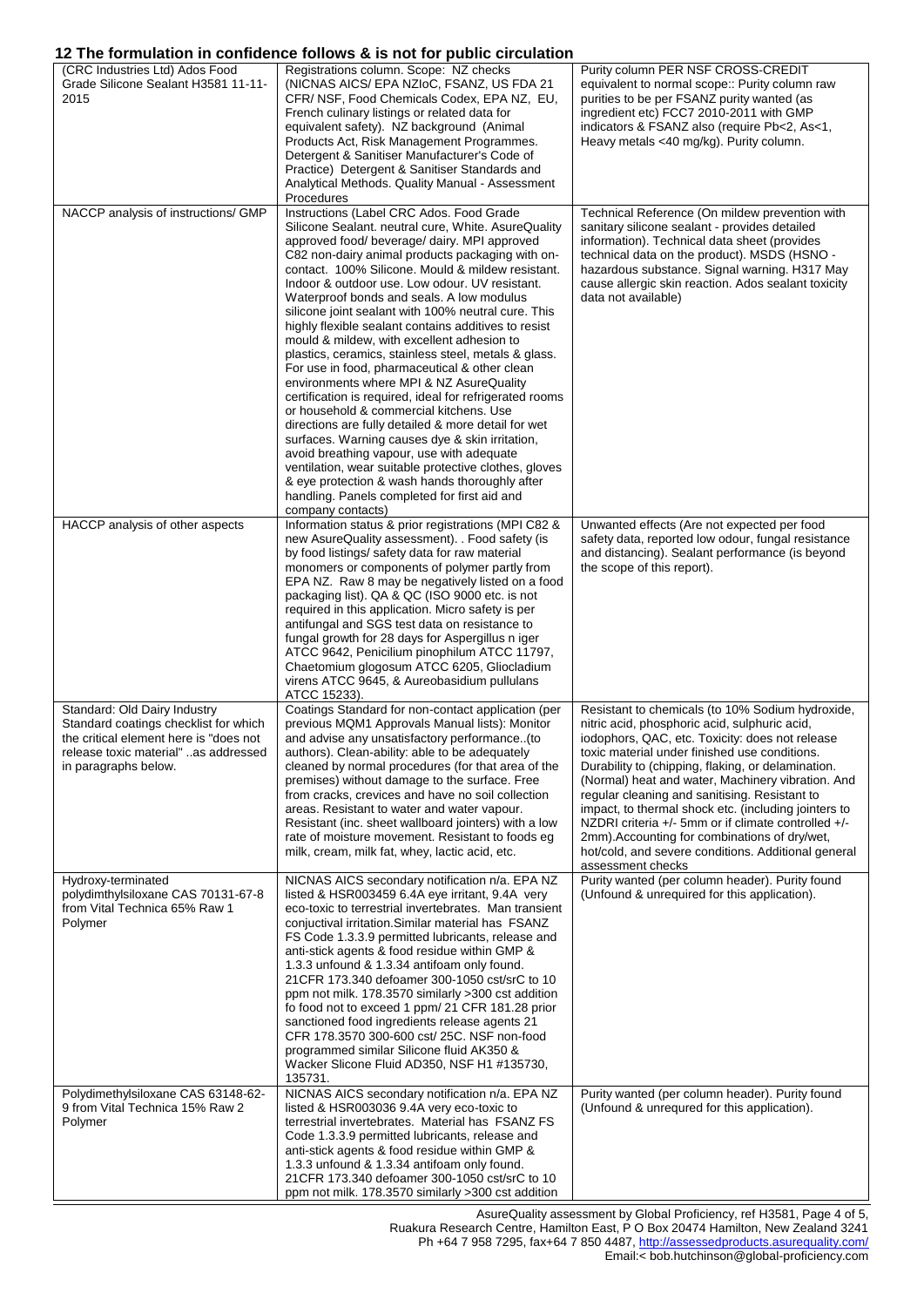|                                                                                                                                         | fo food not to exceed 1 ppm/ 21 CFR 181.28 prior<br>sanctioned food ingredients release agents 21<br>CFR 178.3570 300-600 cst/ 25C. NSF non-food<br>programmed similar Silicone fluid AK350 &<br>Wacker Slicone Fluid AD350, NSF H1 #135730,<br>135731.                                                                                                 |                                                                                                                                        |
|-----------------------------------------------------------------------------------------------------------------------------------------|---------------------------------------------------------------------------------------------------------------------------------------------------------------------------------------------------------------------------------------------------------------------------------------------------------------------------------------------------------|----------------------------------------------------------------------------------------------------------------------------------------|
| Hydrotreated middle petroleum<br>distillatte Low odour paraffin solvent<br>CAS 64742-46-7 from Vital Technica<br>5% Raw 3 Paraffinic HC | NICNAS AICS listed as not assessed. EPA NZ<br>under Group Standard. Similar material This is per<br>ANHMRC. FSANZ FS Code 1.3.1 schedule 2<br>SIMILAR FOUND & crosses to 1.3.3.3 and<br>1.3.3.11 (where NOT FOUND). NZDWS MAV NOT<br>FOUND. 21 CFR FOUND as direct food additive<br>and processing aid.                                                 | Purity wanted (is per the column header) Purity<br>found (is per aromatics loss by hydrotreating).                                     |
| Fumed silica Silicon dioxide CAS<br>112945-52-5 Orisil 200 from Vital<br>Technica Raw 4 filler                                          | EPA NZ under Group Standard<br>FDA21CFR172.480 (178.3570 equivalent) &<br>FSANZ FS Code 1.3.1 schedule 2 direct ingredient<br>for processed food. Also 172.480                                                                                                                                                                                          | Purity wanted (per column header). Purity found<br>(Unfound & unrequired for this application).                                        |
| Methyltris(ethylmethylketoxime)silane<br>CAS 22984-54-9 from Vital Technica<br>Raw 5 curing agent                                       | EPA NZ under Group Standard & w/o toxicity data<br>& FDA 21 CFR & FSAN Z FS Code unfound                                                                                                                                                                                                                                                                | Purity wanted (per column header). Purity found<br>(Unfound & unrequired for this application).                                        |
| Vinyltris(ethylmethylketoxime)silane<br>CAS 2224-33-1 from Vital Technica<br>Raw 6 curing agent                                         | EPA NZ under Group Standard & w/o toxicity data.<br>FDA21CFR & FSANZ FS Code unfound                                                                                                                                                                                                                                                                    | Purity wanted (per column header). Purity found<br>(Unfound & unrequired for this application).                                        |
| N-(2-aminomethyl)-3-aminopropyl-<br>trimethoxysilane CAS 1760-24-3 from<br>Vital Technica Raw 7 sealant                                 | EPA NZ under no HSR003831 w/o exclusions.<br>9.1C harmful in the aquatic environment.<br>FDA21CFR & FSANZ FS Code unfound                                                                                                                                                                                                                               | Purity wanted (per column header). Purity found<br>(Unfound & unrequired for this application).                                        |
| Dibutyl Tin Dilaurate CAS 77-58-7<br>from Vital Technica 0.34% Raw 8<br>carrier/other                                                   | EPA NZ under no HSR003610 w/o exclusions.<br>6/1B acutely toxic (inhalation and oral). 6.1C<br>Acutely toxic (skin) 6.3A Irritating to skin. 6.4A<br>Irritating to eyes. 6.9A oral toxicity to human target<br>organs/ systems. 9.1A Very eco-toxic to aquatics.<br>9.3A Very eco-toxic to terrestrial vertebrates.<br>FDA21CFR & FSANZ FS Code unfound | Purity wanted (per column header). Purity found<br>(Unfound & unrequired for this application).                                        |
| Pathogens needing to be controlled<br>are listed here with pH growth ranges                                                             | pH growth ranges: B cereus 4.4-9.3,<br>Campylobacter jejuni 4.9-9.0, C botulinum A & B<br>4.8-8.5 type E 5-8.5, C perfringens 5-8.9, Listeria<br>monocytogenes 4.5-8.0, Salmonella 3.8-9,                                                                                                                                                               | Staph aureus 4.3-9.0, vibrio cholerae 6-11, vibrio<br>parahaemolyticus 4.8-9, vibrio vulnificus 5-10,<br>Yersinia enterolytica 4.4-9.6 |
|                                                                                                                                         |                                                                                                                                                                                                                                                                                                                                                         |                                                                                                                                        |